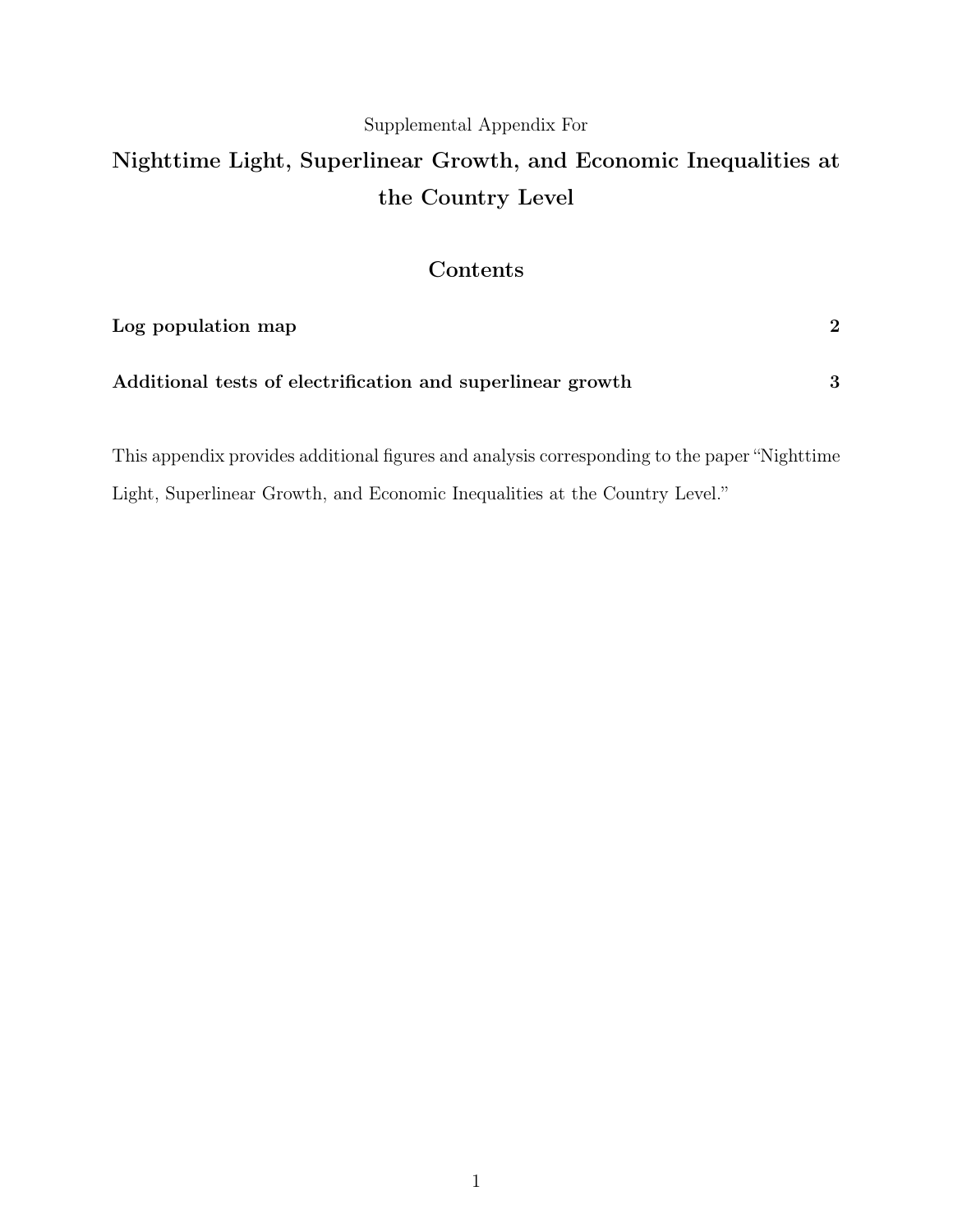## Log population map



Figure A1: Average Population by 0.5 Degree Grids (Natural Log), 1995–2010